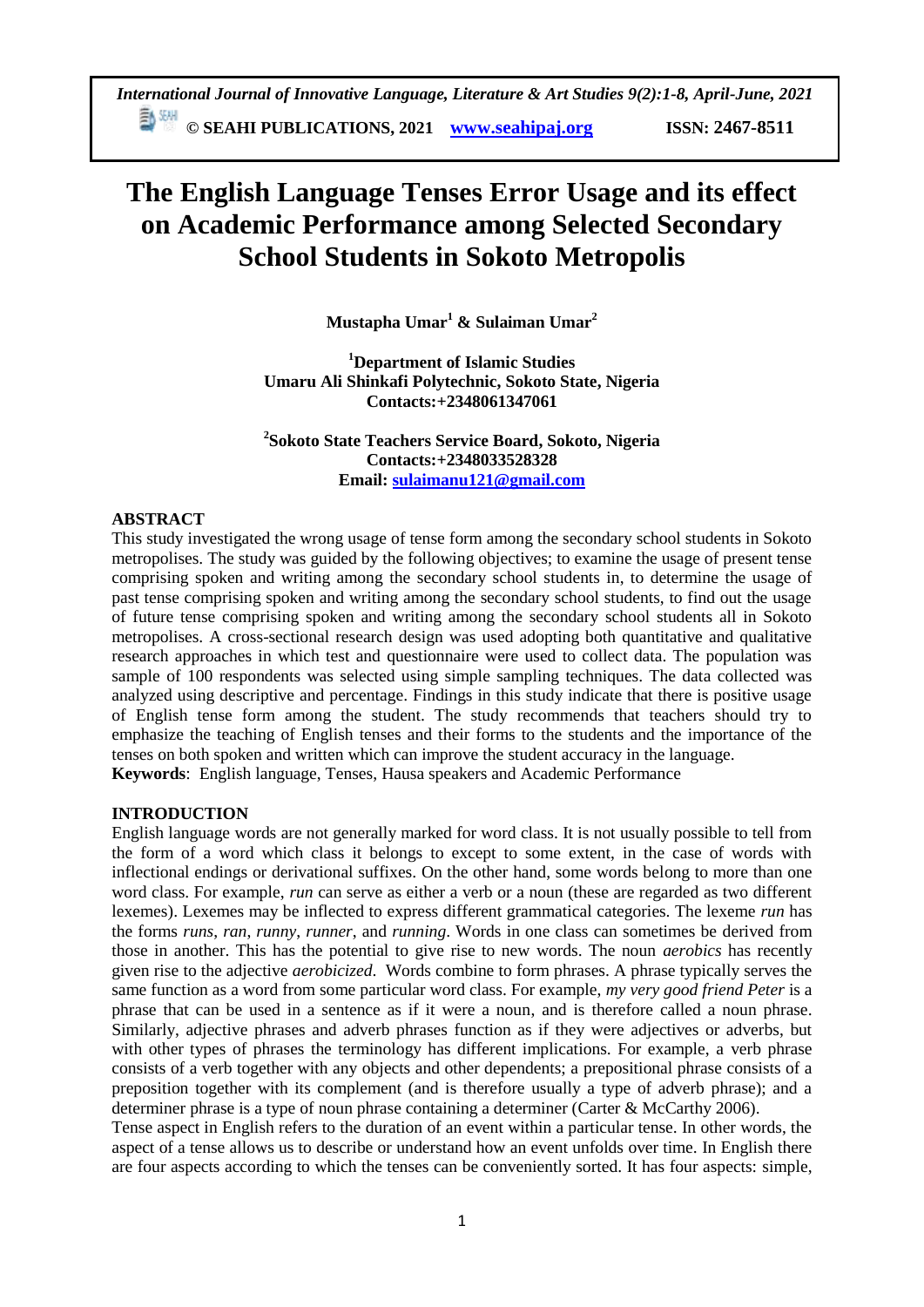[progressive](http://www.elearnenglishlanguage.com/blog/learn-english/grammar/progressive-aspect/) , [perfect](http://www.elearnenglishlanguage.com/blog/learn-english/grammar/perfect-aspect/) , and perfect progressive. In English grammar, the word tense refers to the time period in which the [verb](http://www.elearnenglishlanguage.com/blog/learn-english/grammar/verbs-introduction/) of a sentence places an action. There are three tenses in English: present and past and future (*Pye, 2008*).

English aspect is a [grammatical category](https://en.wikipedia.org/wiki/Grammatical_category) that expresses how an action, event, or state, denoted by a [verb,](https://en.wikipedia.org/wiki/Verb) extends over time. [Perfective](https://en.wikipedia.org/wiki/Perfective) aspect is used in referring to an event conceived as [bounded](https://en.wikipedia.org/wiki/Boundedness_%28linguistics%29) and unitary, without reference to any flow of time during ("I helped him"). [Imperfective](https://en.wikipedia.org/wiki/Imperfective) aspect is used for situations conceived as existing continuously or repetitively as time flows ("I was helping him"; "I used to help people") (Henk 2006). Therefore in this research the researcher will focused on the usage of tense form comprising spoken and writing among selected secondary school students in Sokoto metropolis.

# **English Language**

The English language has had a remarkable history. When we first catch sight of it in historical records, it is the speech of some none-too-civilized tribes on the continent of Europe along the North Sea. Of course, it had a still earlier history, going back perhaps to somewhere in Eastern Europe or western Asia, and long before that to origins we can only speculate about. From those murky and undistinguished beginnings, English has become the most widespread language in the world, used by more peoples for more purposes than any other language on Earth (John 2010).

The supremacy of English as a world language is a relic of the age when Great Britain was an important world power. The inhabitants of huge chunks of territory which in old atlases were coloured red enjoyed the benefits of learning English from explorers, travellers, missionaries and settlers. The development of English took place over a very long time, during which most of the people in Britain were quite content with the spoken language, based on the speech of the sixteen-century Anglo-Saxon invaders. Latin persisted, later invaders from Scandinavia brought much of their language, and the Norman Conquest of 1066 brought French. By the thirteen century three languages were in use, Latin for scholars, ecclesiastics, philosophers and lawyers, French for the aristocracy, and English for the rest (Metcalfe & Astle 1980).

The schools began teaching English about 1300 and English was at last permissible in the law courts in 1362, then gradually the various languages mingled. English is thus a hotchpotch of other languages around the world, and gradual changes have divided its history into three chronological periods known as Old English, Middle English and Modern English. The Old English period is considered to have ended about 1150 and the Middle English has period about 1500, since when Modern English has been enriched by countless influences and additions from many other languages to become the English of today.

As the English-speaking world become more organised, as communication developed, as more people became educated, as trade intensified, as ability to read and write became essential, as competition grew, as people's outlook broadened, as travel became practicable, it became evident that discipline and consistency in the language were not only desirable but necessary (Metcalfe & Astle 1980).

# **English Grammar**

English grammar is the way in which meanings are encoded into wordings in the [English language.](https://en.wikipedia.org/wiki/English_language) This includes the structure of [words,](https://en.wikipedia.org/wiki/Words) [phrases,](https://en.wikipedia.org/wiki/Phrases) [clauses,](https://en.wikipedia.org/wiki/Clauses) and [sentences,](https://en.wikipedia.org/wiki/Sentence_%28linguistics%29) right up to the structure of whole texts. There are historical, social, cultural and regional variations of English. Divergences from the [grammar](https://en.wikipedia.org/wiki/Grammar) described here occur in some [dialects of English.](https://en.wikipedia.org/wiki/List_of_dialects_of_the_English_language) This article describes a generalized present-day [Standard English,](https://en.wikipedia.org/wiki/Standard_English) the form of speech and writing found in types of public discourse including broadcasting, education, entertainment, government, and news including both formal and informal speech. There are differences in grammar between the standard forms of [British,](https://en.wikipedia.org/wiki/British_English) [American,](https://en.wikipedia.org/wiki/American_English) and [Australian English,](https://en.wikipedia.org/wiki/Australian_English) although these are minor compared with the differences in [vocabulary](https://en.wikipedia.org/wiki/Lexicon) and [pronunciation.](https://en.wikipedia.org/wiki/English_phonology)

Eight ["word classes" or "parts of speech"](https://en.wikipedia.org/wiki/Part_of_speech) are commonly distinguished in English: [nouns,](https://en.wikipedia.org/wiki/Noun) [determiners,](https://en.wikipedia.org/wiki/Determiner_%28linguistics%29) [pronouns,](https://en.wikipedia.org/wiki/Pronoun) [verbs,](https://en.wikipedia.org/wiki/Verb) [adjectives,](https://en.wikipedia.org/wiki/Adjective) [adverbs,](https://en.wikipedia.org/wiki/Adverb) [prepositions,](https://en.wikipedia.org/wiki/Preposition) and [conjunctions.](https://en.wikipedia.org/wiki/Grammatical_conjunction) (Determiners, traditionally classified along with adjectives, have not always been regarded as a separate part of speech.) [Interjections](https://en.wikipedia.org/wiki/Interjections) are another word class, but these are not described here as they do not form part of the [clause](https://en.wikipedia.org/wiki/Clause) and [sentence](https://en.wikipedia.org/wiki/Sentence_%28linguistics%29) structure of the language (Carter  $&$  McCarthy 2006). Nouns, verbs, adjectives, and adverbs form [open classes](https://en.wikipedia.org/wiki/Open_class_%28linguistics%29) – word classes that readily accept new members, such as the noun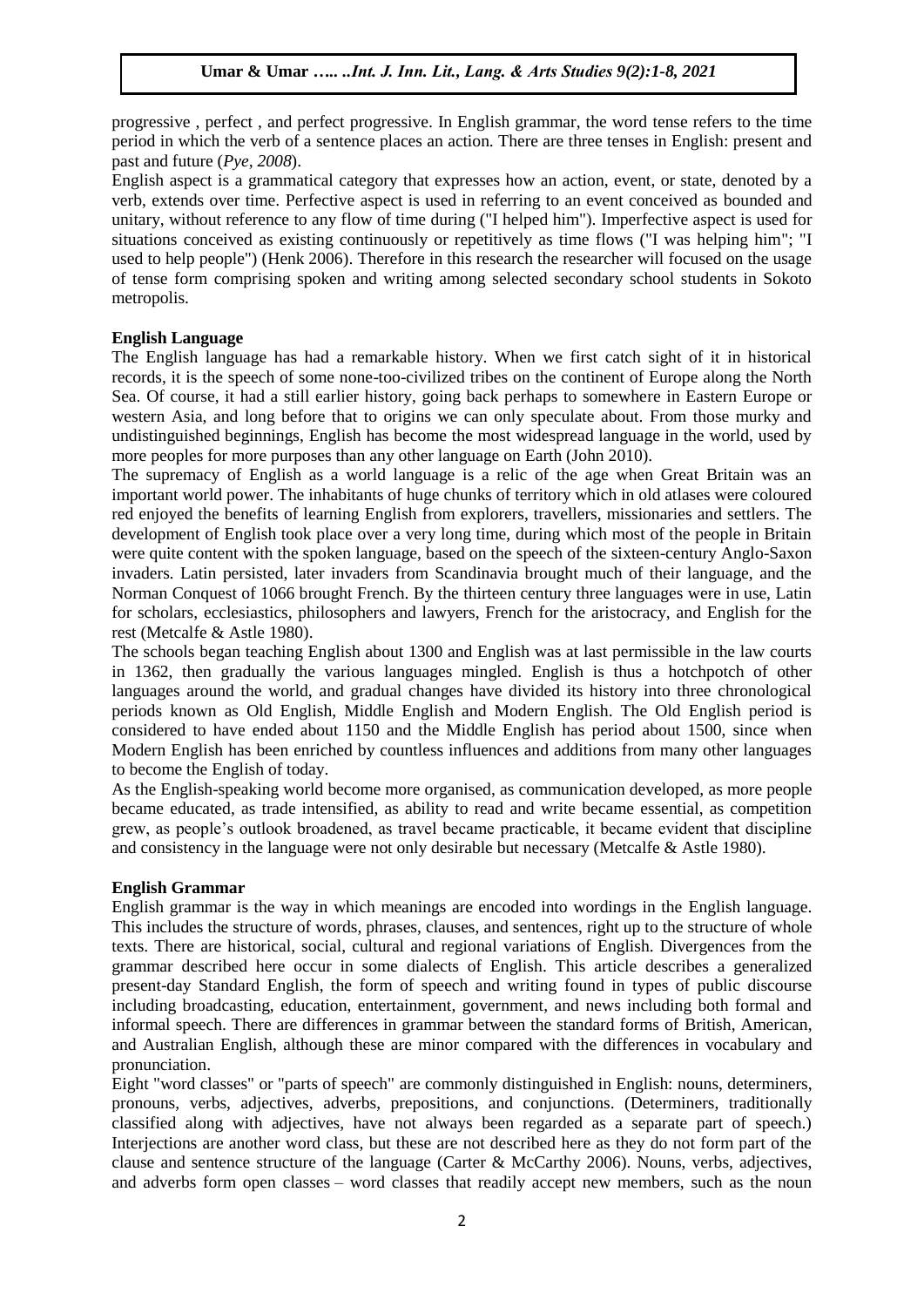[celebutante](https://en.wikipedia.org/wiki/Celebutante) (a celebrity who frequents the fashion circles), similar relatively new words. The others are considered to be [closed classes.](https://en.wikipedia.org/wiki/Closed_class) For example, it is rare for a new pronoun to enter the language.

## **Tense Aspect in English**

Aspect refers to the duration of an event within a particular tense. In other words, the aspect of a tense allows us to describe or understand how an event unfolds over time. In English there are four aspects according to which the tenses can be conveniently sorted. It has four aspects: simple, [progressive](http://www.elearnenglishlanguage.com/blog/learn-english/grammar/progressive-aspect/) , [perfect](http://www.elearnenglishlanguage.com/blog/learn-english/grammar/perfect-aspect/) , and perfect progressive. In English grammar, the word tense refers to the time period in which the [verb](http://www.elearnenglishlanguage.com/blog/learn-english/grammar/verbs-introduction/) of a sentence places an action. There are three tenses in English: present and past and future (*Pye, 2008*).

Different languages make different grammatical aspectual distinctions; some do not make any. The marking of aspect is often conflated with the marking of [tense](https://en.wikipedia.org/wiki/Grammatical_tense) and [mood.](https://en.wikipedia.org/wiki/Grammatical_mood) Aspectual distinctions may be restricted to certain tenses: in [Latin](https://en.wikipedia.org/wiki/Latin) and the [Romance languages,](https://en.wikipedia.org/wiki/Romance_languages) for example, the perfective– imperfective distinction is marked in the [past tense,](https://en.wikipedia.org/wiki/Past_tense) by the division between [preterites](https://en.wikipedia.org/wiki/Preterite) and [imperfects.](https://en.wikipedia.org/wiki/Imperfect) Explicit consideration of aspect as a category first arose out of study of the [Slavic languages;](https://en.wikipedia.org/wiki/Slavic_languages) here verbs often occur in the language in pairs, with two related verbs being used respectively for imperfective and perfective meanings (Henk 2006).

The concept of grammatical aspect should not be confused with [perfect](https://en.wikipedia.org/wiki/Perfect_%28grammar%29) and [imperfect](https://en.wikipedia.org/wiki/Imperfect) *verb forms*; the meanings of the latter terms are somewhat different, and in some languages, the common names used for verb forms may not follow the actual aspects precisely.

Conclusively, tenses interact with the grammatical concept of aspect. [Aspect d](http://www.whitesmoke.com/free-online-dictionary/aspect)efines how the flow of time is viewed in the sentence.

### **Types of Tense**

According to Perfect English Grammar (2015) in the English language, tenses play an important role in sentence formation. The tense of a verb shows the time of an event or action. There are four types of tenses. Simple, Perfect, Continuous and Present Perfect Continuous and each of these has a present, past and future form.

#### **Present Tense**

The present tense is a [grammatical tense](https://en.wikipedia.org/wiki/Grammatical_tense) whose principal function is to locate a situation or event in present time. The term present tense is usually used in descriptions of specific languages to refer to a particular grammatical form or set of forms; these may have a variety of uses, not all of which will necessarily refer to present time. For example, in the [English](https://en.wikipedia.org/wiki/English_language) sentence "My train leaves tomorrow morning", the verb form *leaves* is said to be in the present tense, even though in this particular context it refers to an event in future time. Similarly, in the [historical present,](https://en.wikipedia.org/wiki/Historical_present) the present tense is used to narrate events that occurred in the past (Comrie, 1985).

The present indicative of most verbs in modern [English](https://en.wikipedia.org/wiki/English_language) has the same form as the infinitive, except for the [third-person](https://en.wikipedia.org/wiki/Grammatical_person) singular form, which takes the ending *-[e]s*. The verb *be* has the forms *am*, *is*, *are*. A number of multi-word constructions exist to express combinations of present tense with [aspect.](https://en.wikipedia.org/wiki/Grammatical_aspect) The basic form of the present tense is called the [simple present;](https://en.wikipedia.org/wiki/Simple_present) there are also constructions known as the [present progressive](https://en.wikipedia.org/wiki/Present_progressive) (or present continuous) (e.g. *am writing*), the [present perfect](https://en.wikipedia.org/wiki/Present_perfect) (e.g. *have written*), and the [present perfect progressive](https://en.wikipedia.org/wiki/Present_perfect_progressive) (e.g. *have been writing*).

Use of the present tense does not always imply present time. In particular, the present tense is often used to refer to future events (*I am seeing James tomorrow*; *My train leaves at 3 o'clock this afternoon*). This is particularly the case in [condition](https://en.wikipedia.org/wiki/Conditional_sentence) clauses and many other adverbial subordinate clauses: *If you see him... As soon as they arrive...* There is also the [historical present,](https://en.wikipedia.org/wiki/Historical_present) in which the present tense is used to narrate past events (Comrie & Bernad 1985).

#### **Past Tense**

The past tense is a [grammatical tense](https://en.wikipedia.org/wiki/Grammatical_tense) whose principal function is to place an action or situation in past time. In languages which have a past tense, it thus provides a grammatical means of indicating that the event being referred to took place in the past. Examples of [verbs](https://en.wikipedia.org/wiki/Verb) in the past tense include the English verbs *sang*, *went* and *was* (Comrie, 1985).

In some languages, the grammatical expression of past tense is combined with the expression of other [categories](https://en.wikipedia.org/wiki/Grammatical_category) such as [mood](https://en.wikipedia.org/wiki/Grammatical_mood) and [aspect.](https://en.wikipedia.org/wiki/Grammatical_aspect) Thus a language may have several types of past tense form, their use depending on what aspectual or other additional information is to be encoded. [French,](https://en.wikipedia.org/wiki/French_verbs) for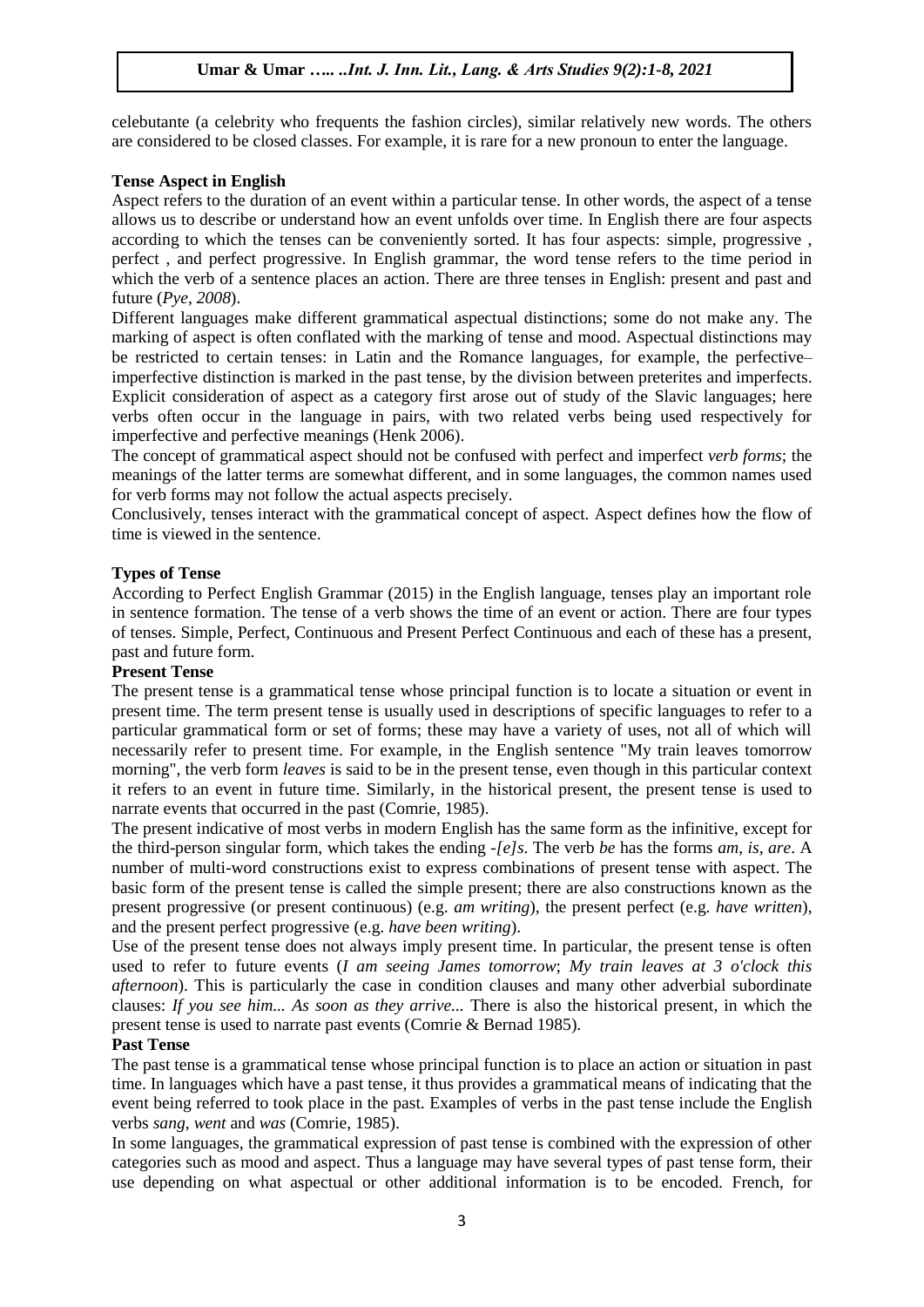example, has a compound past *(*[passé composé](https://en.wikipedia.org/wiki/Pass%C3%A9_compos%C3%A9)*)* for expressing completed events, an [imperfect](https://en.wikipedia.org/wiki/Imperfect) for expressing events which were on-going or repeated in the past, as well as several other past forms.

Some languages that grammaticalise for past tense do so by [inflecting](https://en.wikipedia.org/wiki/Inflect) the verb, while others do so [periphrastically](https://en.wikipedia.org/wiki/Periphrasis) using [auxiliary verbs,](https://en.wikipedia.org/wiki/Auxiliary_verbs) also known as "verbal operators" (and some do both, as in the example of French given above). Not all languages grammaticalise verbs for past tense [Mandarin](https://en.wikipedia.org/wiki/Chinese_grammar)  [Chinese,](https://en.wikipedia.org/wiki/Chinese_grammar) for example, mainly uses lexical means (words like "yesterday" or "last week") to indicate that something took place in the past, although use can also be made of the [tense/aspect markers](https://en.wikipedia.org/wiki/Chinese_grammar#Aspects) *le* and *guo* (Comrie & Bernad 1985).

## **Future Tense**

In [grammar,](https://en.wikipedia.org/wiki/Grammar) a future tense is a [verb](https://en.wikipedia.org/wiki/Verb) form that generally marks the event described by the verb as not having happened yet, but expected to happen in the future. An example of a future [tense](https://en.wikipedia.org/wiki/Grammatical_tense) form is the [French](https://en.wikipedia.org/wiki/French_verbs) *aimera*, meaning "will love", derived from the verb *aimer* ("love"). [English](https://en.wikipedia.org/wiki/English_verbs) does not have a future tense formed by verb [inflection](https://en.wikipedia.org/wiki/Inflection) in this way, although it has a number of ways to express the future, particularly the construction with the [auxiliary verb](https://en.wikipedia.org/wiki/English_auxiliaries) *will* or *shall* or *is/am/are going to* and grammarians differ in whether they describe such constructions as representing a future tense in English (Comrie & Bernad 1985).

The "future" expressed by the future tense usually means the future relative to the moment of speaking, although in contexts where [relative tense](https://en.wikipedia.org/wiki/Relative_tense) is used it may mean the future relative to some other point in time under consideration.

English grammar provides a number of ways to indicate the future nature of an occurrence. Some argue that English does not have a future tense that is, a grammatical form that always indicates futurity nor does it have a mandatory form for the expression of futurity. However, there are several generally accepted ways to indicate futurity in English, and some of them particularly those that use *will* or *shall* are frequently described as future tense.

#### **Hausa Speaker**

The Hausa speaking people can be said to form the majority of the people inhabiting Nigeria's most northern states with concentration in Kano, Kaduna and Sokoto States. It must, however, be noted that in common with other people of the Suden, it is difficult to trace the true origin of the Hausa people, even though many attempts by historians were made to explain through traditions, their origin. Whatever the case, it is certain that at the present location of Kano City, the capital of an Hausa citystate bearing the same name, there existed a flourishing sedentary community by about 635 A.D. This is further confirmed by the presence of an iron-working furnace from that community's civilisation. Be that as it may, most traditions have ascribed the origin of the Hausa states to the marriage of an old legendary hero, a certain Bayajidda Prince of Baghdad, to a certain pre-historic Queen of Daura and their offspring are said to have founded the authentic seven Hausa state (Hausa Bakwai).

Going by the various traditions especially of the above legend, the founders of the seven Hausa states were all direct descendants of Bayajidda. Biram, the son of Bayajidda by a certain princess of Borno, is said to have founded a ruling dynasty, while Bawo, the son from the cohabitation of Bayajidda and the famous Queen of Daura, is said to have resulted into fathering the founders of the remaining dynasties. By all means, our source of information on the origin of the said city state is limited as history can only talk much on few of the city states namely Gobin, Daura, Zazzau or Zaria, Katsina and Kano.

It is by all means suggested that despite these rationalized traditions, the Hausa people seemed to have been the result of the arrival and gradual integration of waves of immigrants into an indigenous community or communities. It must be admitted that the rise in farming and other professional association led to the foundation of villages, which later on developed, into walled cities a prominent feature of most cities in the northern states. Whatever interpretation one might give the Hausa speaking people, they are and can be found all over the country practicing one profession or another and thereby spreading their language. Hausa is said to be the most widely spoken language in Africa (Language Study of Corps Members, 2015).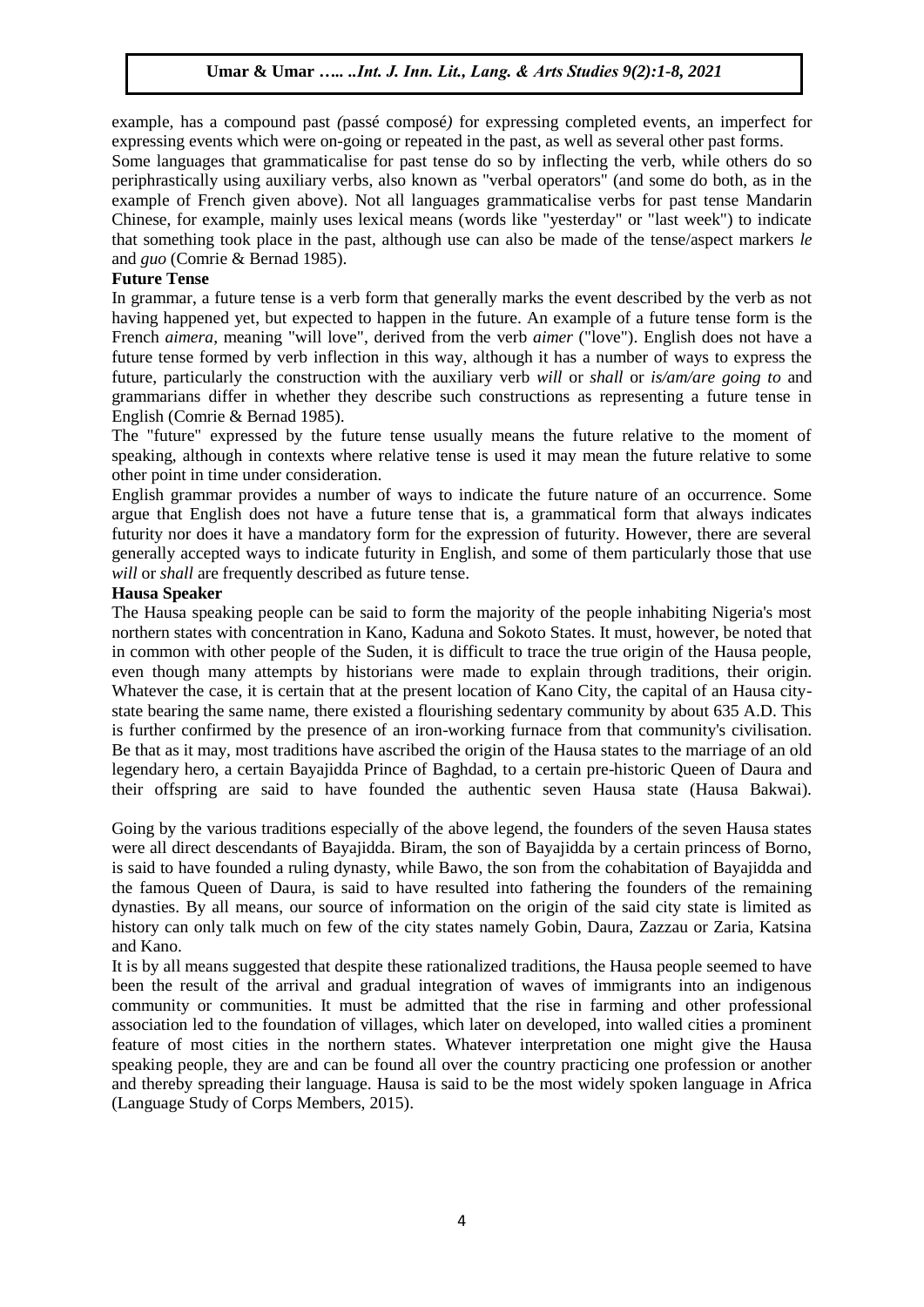# **METHODOLOGY**

Cross-sectional survey research design was adopted for this study, which involves gathering information on the entire population under the study at a single point in time. The researcher was interested in collecting information on groups of people with the same characteristics within the population, or on different issues (Ogundele, 2011). Both qualitative and quantitative approaches were used to obtain the information needed in this research. The design was chosen in order to find out the wrong usage of tense form among the secondary school students.

The population comprised the students from different secondary schools comprises Sultan Bello secondary school, Sani Dingyadi Unity secondary school and Hafsatu Ahmadu Bello all within the Sokoto metropolitan area. This population included a total number of 100 students, from the selected secondary schools from which the data necessary for the completion of this research was obtain.

Interview guide was used for the students, and it was structured interview where the researcher asked each interviewee the same set of standardized questions based on the subject of study. The researcher also used documentary analysis in which the research collected essay writing of the students to verify their writing aspect in term of their tense usage.

Study used the students' response. The Qualitative research method helps the researcher to gain an insight and understanding of the phenomena through intensive collection of narrative data. Data gathered from the interview response was coded and the related responses were grouped into themes.

# **RESULTS**

|                     |            | The usage of simple Present tense among the secondary school students in Sokoto metropolises |
|---------------------|------------|----------------------------------------------------------------------------------------------|
| <b>Table 4.2: I</b> | every week |                                                                                              |

| $1401C$ T.2. $1$ | $\mathbf{v}$ $\mathbf{u}$ $\mathbf{v}$ with |                |
|------------------|---------------------------------------------|----------------|
|                  | <b>Frequency</b>                            | <b>Percent</b> |
| Write            | 46                                          | 50.0           |
| Writes           | 44                                          | 42.0           |
| Written          | 10                                          | 8.0            |
| Total            | 100                                         | 100.0          |

# **Source: Primary Data (2020)**

The table 4.2 above shows that, 46 (50.0%) of the respondents used write to complete the sentence, 44 (42.0%) of the respondents used writes to complete the sentence, while 10 (8.0%) of the respondents used written to complete the sentence. This indicated that majority of the respondents which is 46 (50.0%) used the correct form of simple present tense which filled the blank (i.e. I write every week). Therefore this shows that majority of the students knows the correct form of present perfect continues tense to be use.

This is in line with Comrie, (1985) who asserted that the present indicative of most verbs in modern [English](https://en.wikipedia.org/wiki/English_language) has the same form as the infinitive, except for the [third-person](https://en.wikipedia.org/wiki/Grammatical_person) singular form, which takes the ending *-[e]s*.when students were consistently communicate with the right form of verb there is belief they have the potential to be able to succeed academically.

| <b>Table 4.3: It</b> | every day        |         |  |
|----------------------|------------------|---------|--|
|                      | <b>Frequency</b> | Percent |  |
| Raining              | 13               | 10.0    |  |
| Rained               | 18               | 15.0    |  |
| Rains                | 69               | 72.0    |  |
| Total                | 100              | 100.0   |  |
|                      |                  |         |  |

**Source: Primary Data (2020)**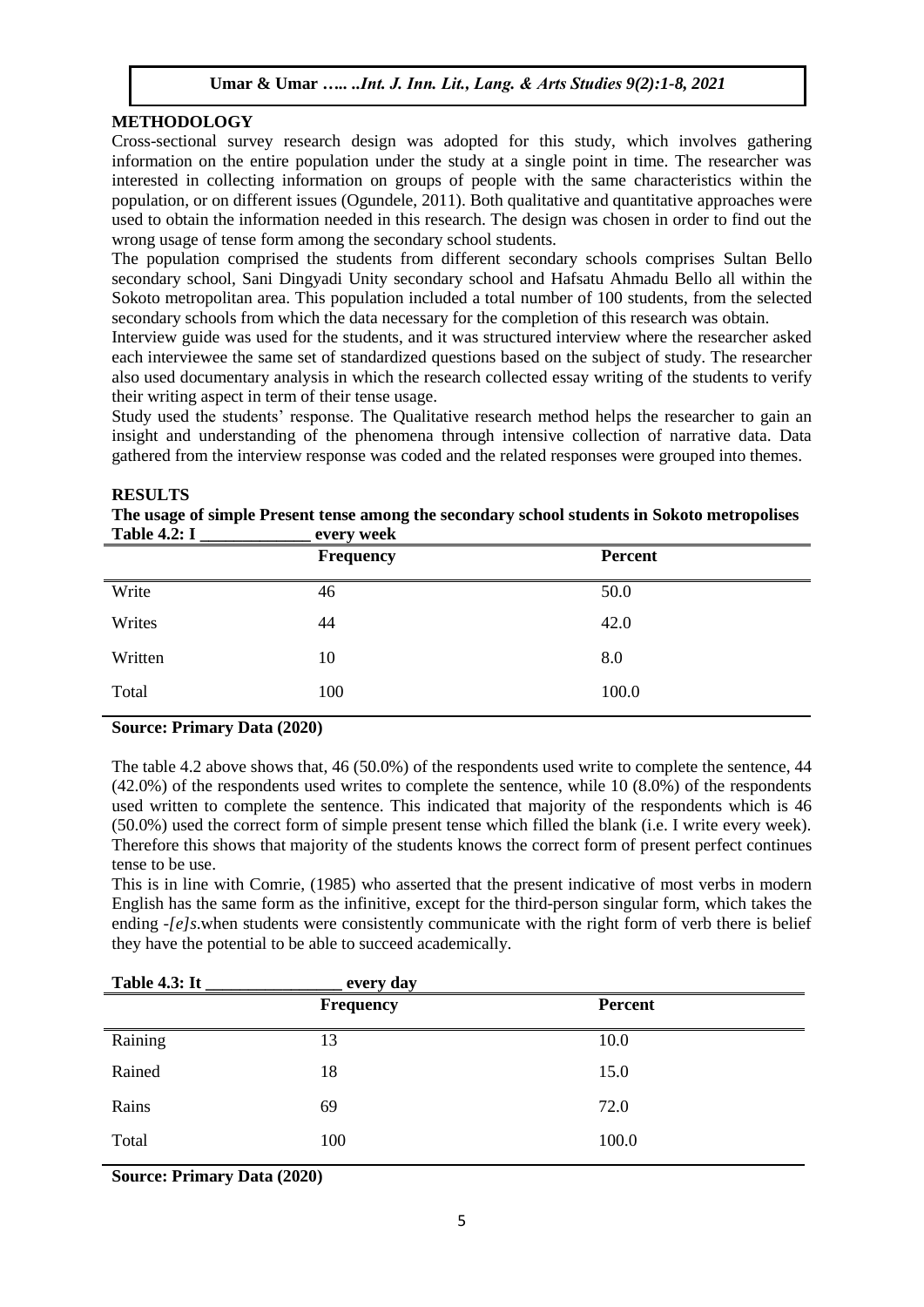Table 4.3 above indicated that 69 (72.0%) of the respondents used rains to complete the sentence, 18 (15.0%) of the respondents used rained to complete the sentence, while 13 (10.0%) of the respondents used raining to complete the sentence. This shows that majority of the respondents which is 69 (72.0%) used the correct form of present tense which filled the blank (i.e. It rains every day). This shows that majority of the students know the correct form of present perfect continues tense to be use. This is in convergence with Comrie & Bernad (1985), who asserted that use of the present tense does not always imply present time. In particular, the present tense is often used to refer to future events, there is also the [historical present,](https://en.wikipedia.org/wiki/Historical_present) in which the present tense is used to narrate past events. Therefore, this is an indication that the students know the correct form of verb to be used to indicate present perfect continues tense.

|           | <b>Frequency</b> | Percent |
|-----------|------------------|---------|
| Collect   | 18               | 21.0    |
| Collects  | 8                | 9.0     |
| Collected | 74               | 70.0    |
| Total     | 100              | 100.0   |

#### **The usage of simple Past tense among the secondary school students in Sokoto metropolises** Table 4.6: They the money

# **Source: Primary Data (2020)**

The table 4.6 above indicates that 74 (70.0%) of the respondents used collected to complete the sentence, 18 (21.0%) of the respondents used collect to complete the sentence, while 8 (9.0%) of the respondents selects to complete the sentence. This shows that majority of the respondents which is 74  $(70.0\%)$  used the correct form of past tense which filled the blank (i.e. They collected the money). Thus, it is an indication that majority of the respondents knows the correct usage of the past tense form.

This is in line with the Henk (2006) who stated that in English, the past tense is one of the [inflected](https://en.wikipedia.org/wiki/Inflection) forms of a verb. The past tense of [regular verbs](https://en.wikipedia.org/wiki/Regular_verb) is made by adding *-d* or *-ed* to the base form of the verb, while those of [irregular verbs](https://en.wikipedia.org/wiki/English_irregular_verbs) are formed in various ways (such as *see→saw*, *go→went*, *be→was/were*). This indicates that those students had actually known the correct usage of the past tense form in of English language.

| <b>Table 4.7: I</b> | for her   |                |
|---------------------|-----------|----------------|
|                     | Frequency | <b>Percent</b> |
| Waits<br>11         |           | 8.0            |
| Wait<br>30          |           | 32.0           |
| Waited<br>59        |           | 60.0           |
| Total<br>100        |           | 100.0          |

# **Source: Primary Data (2020)**

The table 4.7 above indicates that 59 (60.0%) of the respondents used waited to complete the sentence, 30 (32.0%) of the respondents used wait to complete the sentence, while 11 (8.0%) of the respondents used waits to complete the sentence. This shows that majority of the respondents which is 59 (60.0%) used the correct form of past tense which filled the blank (i.e. I waited for her). This is an indication that majority of the students know the correct usage of the past tense form.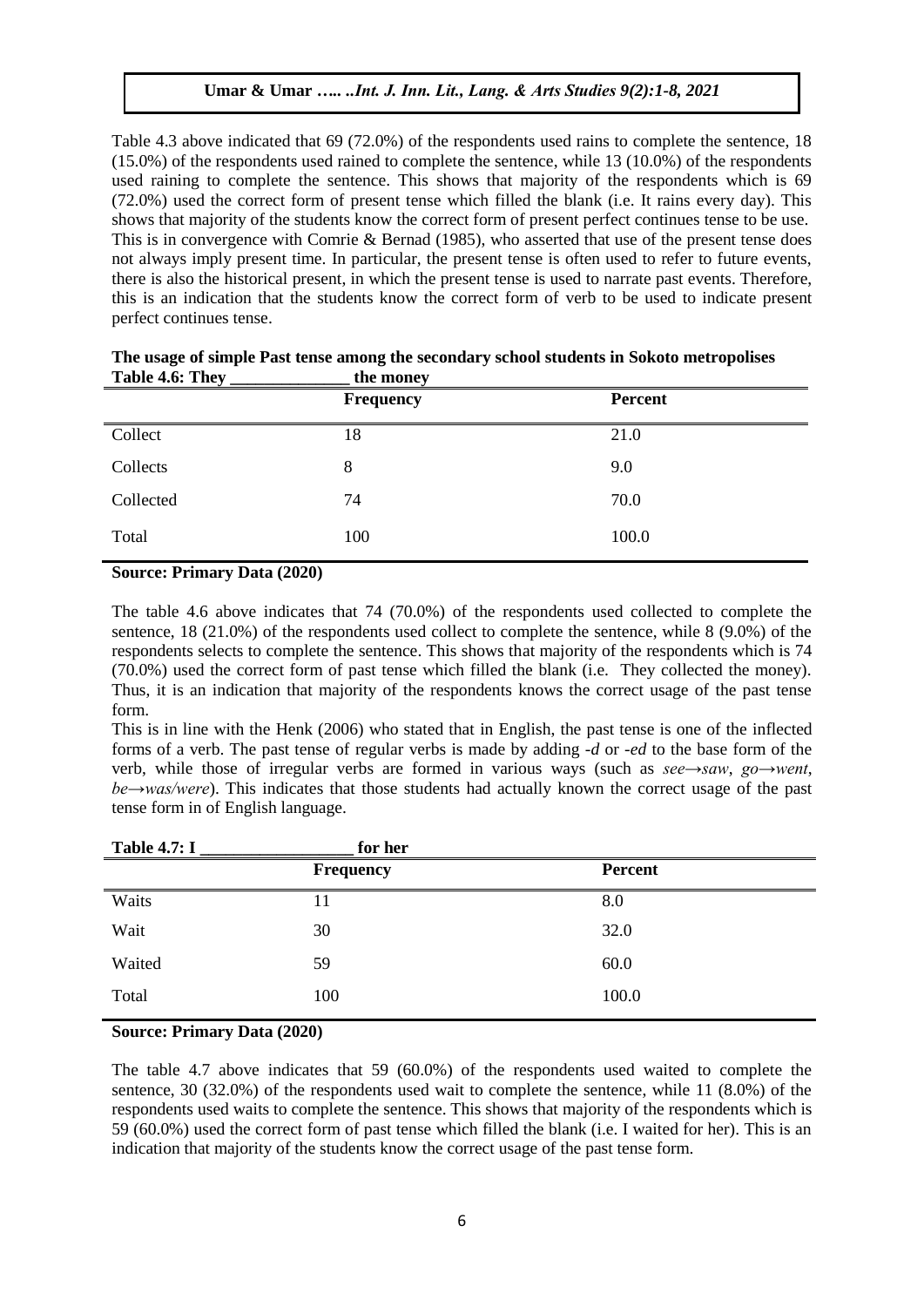According to perfect English grammar (2015) the simple past is used for describing [single](https://en.wikipedia.org/wiki/Perfective_aspect)  [occurrences](https://en.wikipedia.org/wiki/Perfective_aspect) or [habitual occurrences](https://en.wikipedia.org/wiki/Habitual_aspect) in the past, and sometimes for states existing in the past. In this regard it can be clearly seen in this aspect that the respondents exactly use the correct past tense form to indicate the occurrence of the action which shows that they know the usage of this tense form in English.

| 14010 BLIT 1110 | pay the game.    |         |
|-----------------|------------------|---------|
|                 | <b>Frequency</b> | Percent |
| Will            | 13               | 12.0    |
| Shall           | 74               | 76.0    |
| Have            | 13               | 12.0    |
| Total           | 100              | 100.0   |
|                 |                  |         |

|                  |                | Usage of simple Future tense among the secondary school students in Sokoto metropolises |
|------------------|----------------|-----------------------------------------------------------------------------------------|
| Table 4.11: They | play the game. |                                                                                         |

#### **Source: Primary Data (2020)**

This table 4.11 above indicates that 74 (76.0%) of the respondents used shall to complete the sentence, 13 (12.0%) of the respondents used will to complete the sentence, while another 13 (12.0%) of the respondents used have to complete the sentence. This is an indication that majority of the respondents which is 74 (76.0%) used the correct form of future tense which filled the blank (i.e. they shall play the game). Therefor it is also an indication that majority of the students know the correct usage of the future tense form.

This is in accordance with the New Oxford Dictionary of English (1999) who stated that form of the *will/shall* future is frequently called the *simple future* (or *future simple*). Therefore, by all indication from the analysis above shows that the respondents have the knowledge about the usage of the future tense.

| <b>Table 4.12: I</b> | write the letter. |         |  |
|----------------------|-------------------|---------|--|
|                      | <b>Frequency</b>  | Percent |  |
| Will                 | 40                | 38.0    |  |
| Shall                | 50                | 57.0    |  |
| Has                  | 10                | 5.0     |  |
| Total                | 100               | 100.0   |  |
|                      |                   |         |  |

#### **Source: Primary Data (2020)**

The table 4.12 above shows that 50 (57.0%) of the respondents used shall to complete the sentence, 40 (38.0%) of the respondents used will to complete the sentence, while 10 (5.0%) of the respondents used has to complete the sentence. This shows that majority of the respondents 50 (57.0%) used the correct form of future tense which filled the blank (i.e. I shall write the letter). This also indicated that majority of the students know the correct usage of the future tense form.

This is in line with Comrie & Bernad (1985) who stated that [English](https://en.wikipedia.org/wiki/English_verbs) does not have a future tense formed by verb [inflection](https://en.wikipedia.org/wiki/Inflection) in this way, although it has a number of ways to express the future, particularly the construction with the [auxiliary verb](https://en.wikipedia.org/wiki/English_auxiliaries) *will* or *shall* or *is/am/are going to* and grammarians differ in whether they describe such constructions as representing a future tense in English. Considering this fact it is clearly an indication from the analysis that the students have the knowledge on the usage of the future tense form.